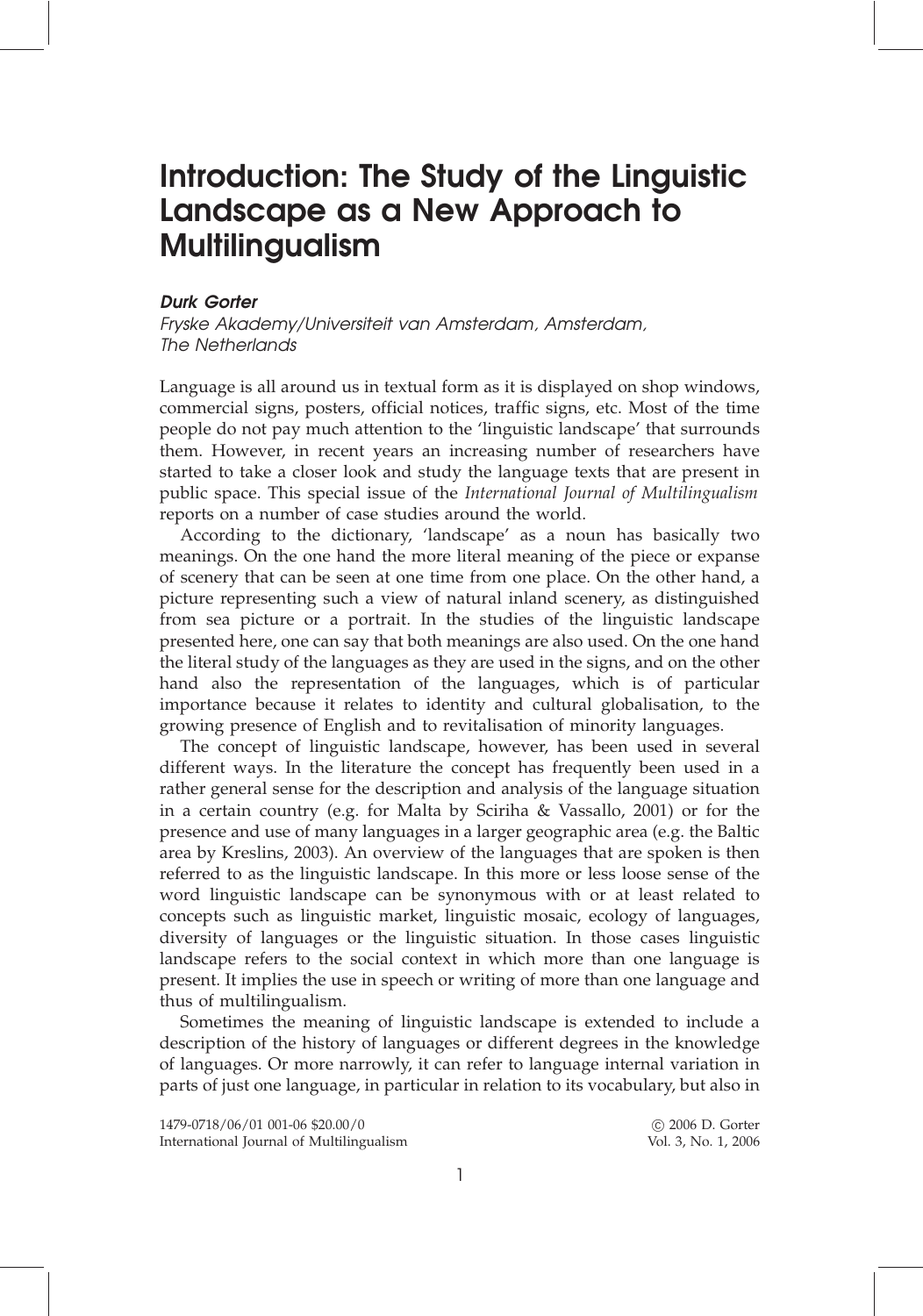other elements, even the words used in therapeutic communication (Fleitas, 2003). Sometimes it refers to the system of just one language, in other cases it indicates the spread and boundaries of dialects (Labov et al., 1997). Linguistic landscape has even been used for a count of non-English speakers in primary schools in California (Tafoya, 2002).

A meaning that comes closer to the way it is used here is in reference to signage and place-names as Hicks (2002) does for Gaelic in Scotland. He also mentions campaigns of overpainting of signs in Wales, which can be seen as a literal expression of the symbolic struggle for space for a language. The definition given by Landry and Bourhis (1997: 25) is followed by all authors in this issue:

The language of public road signs, advertising billboards, street names, place names, commercial shop signs, and public signs on government buildings combines to form the linguistic landscape of a given territory, region, or urban agglomeration.

Thus they are concerned with the use of language in its written form in the public sphere. It refers to language that is visible in a specified area (Bourhis  $\&$ Landry, 2002). The number of linguistic tokens is especially high in shopping areas in cities. Instead of calling it the linguistic landscape it could also be named linguistic cityscape. In this special issue of the International Journal of Multilingualism it will be used in the sense related to commercial signage and place names.

The four papers brought together in this special issue deal with the linguistic landscape in five different societies: Israel, Thailand, Japan, the Netherlands (Friesland) and Spain (the Basque Country). All of them focus on the linguistic landscape of the cities (and in that sense are more studies of cityscapes than of landscapes).

The study of the linguistic landscape is a relatively new development. It enjoys a growing interest in sociolinguistics and applied linguistics. Backhaus (this issue) has a series of references to recent studies of the linguistic landscape in various places around the globe.

The introduction of digital cameras with sufficient memory for a reasonable price allows researchers to take an apparently unlimited number of pictures of the signs in the linguistic landscape. The technique of taking large numbers of photographs of signs and of putting them in a database on a computer in itself is relatively uncomplicated. But a researcher who does data collection in the form of large numbers of photographs faces a number of general and some special problems. The methodology of this field still has to be developed further.

First of all there is the problem of sampling. Where do you take pictures and how many? Is representativity for a certain city, an area or even a whole country a point of consideration? It is very well possible for a researcher to limit himself to one city or area, as Huebner and Backhaus do in their study of the linguistic landscape of Bangkok and Tokyo, respectively. Inside those large metropolitan areas they had to make a further selection. Huebner took samples from 15 neighbourhoods in central and suburban Bangkok and Backhaus surveyed 28 streets in Tokyo near the 28 stations of the circular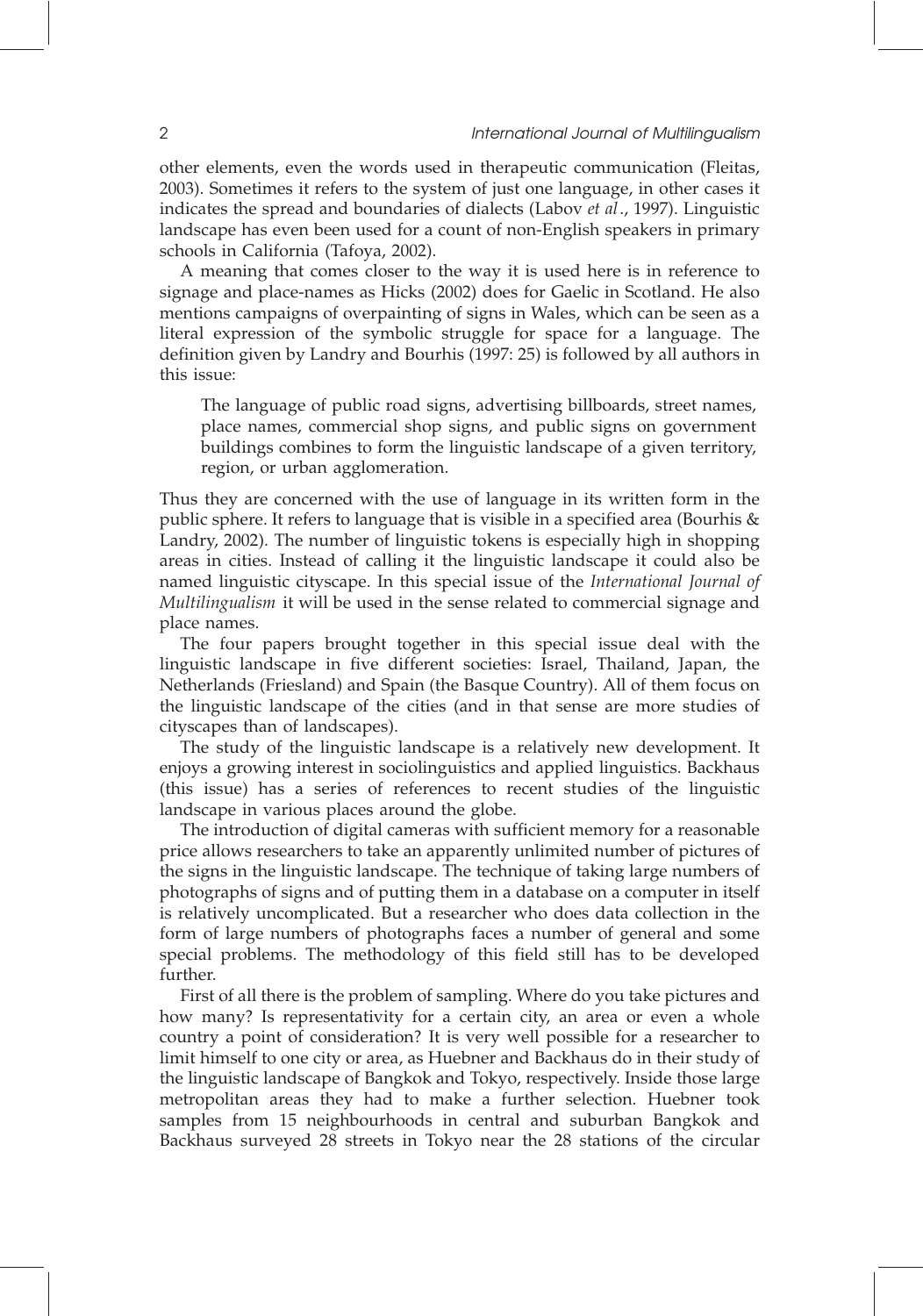## Introduction 3

railroad line of the central city. Still, as Huebner states, the data are not meant to indicate the linguistic composition of the city as a whole, but simply as an illustration of the linguistic diversity. For Ben Rafael et al. it was important to select localities which represent the ethnocultural and national divisions in Israeli society; thus they sampled four Jewish localities, three Israeli Palestinian localities and one non-Israeli Palestinian locality. Their second step was to sample those parts of the cities where the major commercial activity takes place and the principal public institutions are located. They only sampled a limited number of all items in a specific site (30% of public and 70% of commercial sites). In contrast, Backhaus only sampled those signs that were classified as multilingual (according to his definition) and thus sampled around 20% of the total of almost 12,000 signs that he counted. For Cenoz and Gorter, representativity was not the most important concern. They took one main shopping street in the major towns of the Basque Country and Friesland and used them as a case for the exploration of the linguistic landscape. They were careful to record a complete inventory of all texts to be seen on those streets.

The problem of sampling points to a further issue which turns out to be a rather complex problem, although on the face of it it may seem simple and straightforward. One may say that the linguistic landscape refers to linguistic objects that mark the public space. But the question is what constitutes such an object or sign? In other words, what constitutes the unit of analysis? Different answers can be given. It has to be determined what belongs to the linguistic landscape. For instance, are texts on moving objects such as buses or cars to be included? For convenience sake they are probably not. Although the landscape may change from day to day, some posters will be removed or added, but other signs may be fixed for many years. Backhaus defines his unit of analysis as 'any piece of text within a spatially definable frame' from small handwritten stickers to huge commercial billboards. Cenoz and Gorter decided in the case of shops, banks and other businesses to take all texts together as a whole and thus each establishment and not each individual sign became the unit of analysis.

The next step is the categorisation of the signs. Each of the researchers here distinguishes between top-down and bottom-up. That dimension refers to a difference between official signs placed by the government or related institution and nonofficial signs put there by commercial enterprises or by private organisations or persons. For each, a sign coding scheme has to be developed, where a researcher can decide to make it more or less elaborated. This scheme includes elements such as how language appears on the sign, the location on the sign, the size of the font used, the number of languages on the sign, the order of languages on multilingual signs, the relative importance of languages, whether a text has been translated (fully or partially), etc. Ben Rafael et al. have developed a coding scheme that contains 16 variables; this scheme was also applied by Cenoz and Gorter.

The characteristics thus coded can be quantified and analysed. The theoretical framework in which the analyses are done differs among the studies presented here. The approach still has to be developed further. As said, the dimension of official or governmental versus nonofficial or nongovern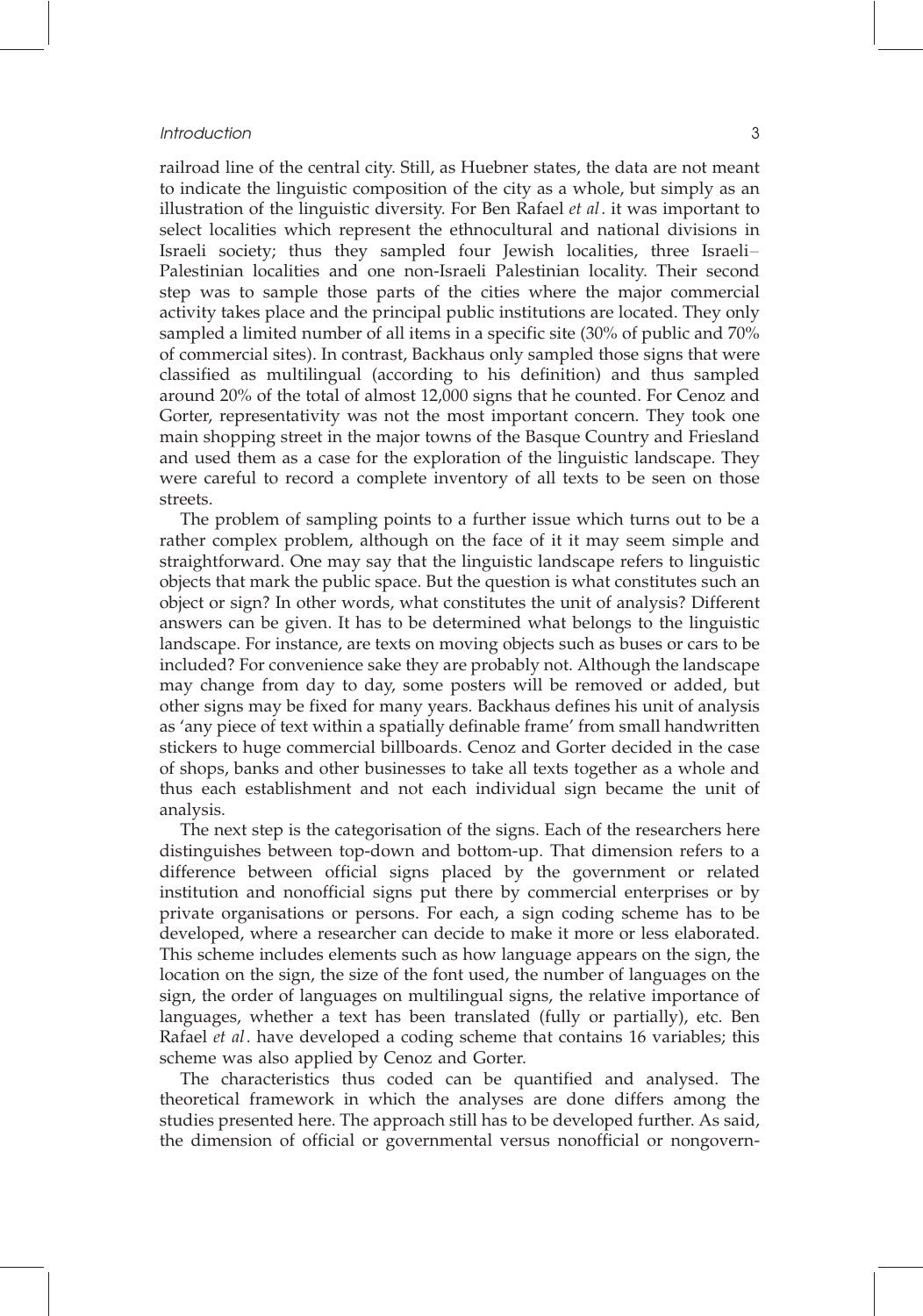mental is common to all articles because it indicates important languagerelated differences for the signs placed in the linguistic landscape. Ben Rafael et al. demonstrate the usability of existing sociological theories for the analysis as they make use of the work of Boudon, Bourdieu and Goffman. In his paper Huebner takes a more (socio)linguistic approach in which he looks in particular at phenomena of language mixing and language contact.

Issues which are not raised in the papers presented here, but which can also be of importance to the study of the linguistic landscape can be found in related branches of knowledge, such as psychological experiments in visual perception, studies of cityscapes in cultural geography and approaches to design and aesthetics. These will be left for future studies.

# Overview of the Issue

The cultural, socioeconomic and political circumstances in the cities and the countries in which the studies are located, are quite divergent. On the one hand, multimillion cities are included such as Bangkok and Tokyo, on the other hand are small cities such as Ljouwert-Leeuwarden (less than 100,000 inhabitants) and Donostia-San Sebastian (around 200,000 inhabitants). At the same time the effect of globalisation, which might also be referred to as McDonaldisation of the linguistic landscape (Heller, 2003), has affected each case, which is reflected in the increasing space of the English language.

The paper by Ben Rafael, Shohamy, Amara and Trumper-Hecht compares patterns of linguistic landscape in a number of Israeli cities and small towns, and in East Jerusalem.

Of the eight localities, some are homogeneous and others mixed in terms of the groups that were studied. The study focuses on the degree of visibility on private and public signs of the three major languages: Hebrew, Arabic and English. There are different patterns in the various communities: Hebrew/ English signs prevail in Jewish communities; Arabic/Hebrew in Israeli Palestinian communities and Arabic/English in East Jerusalem.

Further analysis also gives expression to differences between public (topdown) and private (bottom-up) signs. Taken together the linguistic landscape is not a true reflection of the diversity of Israel's languages. Three sociological perspectives are used to develop a number of research questions. It is hypothesised that the linguistic landscape should be explainable in terms of power relations between dominant and subordinate groups. Further that identity markers of communities would imprint themselves strongly on the linguistic landscape and finally, that different languages vary in attractiveness to different audiences. It is in this perspective that they speak of linguistic landscape in terms of symbolic construction of the public space.

Bangkok, a major city in Thailand, South East Asia, is the background of Huebner's study. He examines questions of language mixing and language dominance. He studies the linguistic landscape of 15 different neighbourhoods. By comparing the various neighbourhoods he makes visible the linguistic diversity in a large metropolitan area like Bangkok. He also provides a linguistic framework for the analysis of different types of codemixing. English as a global language turns out to have an important influence. He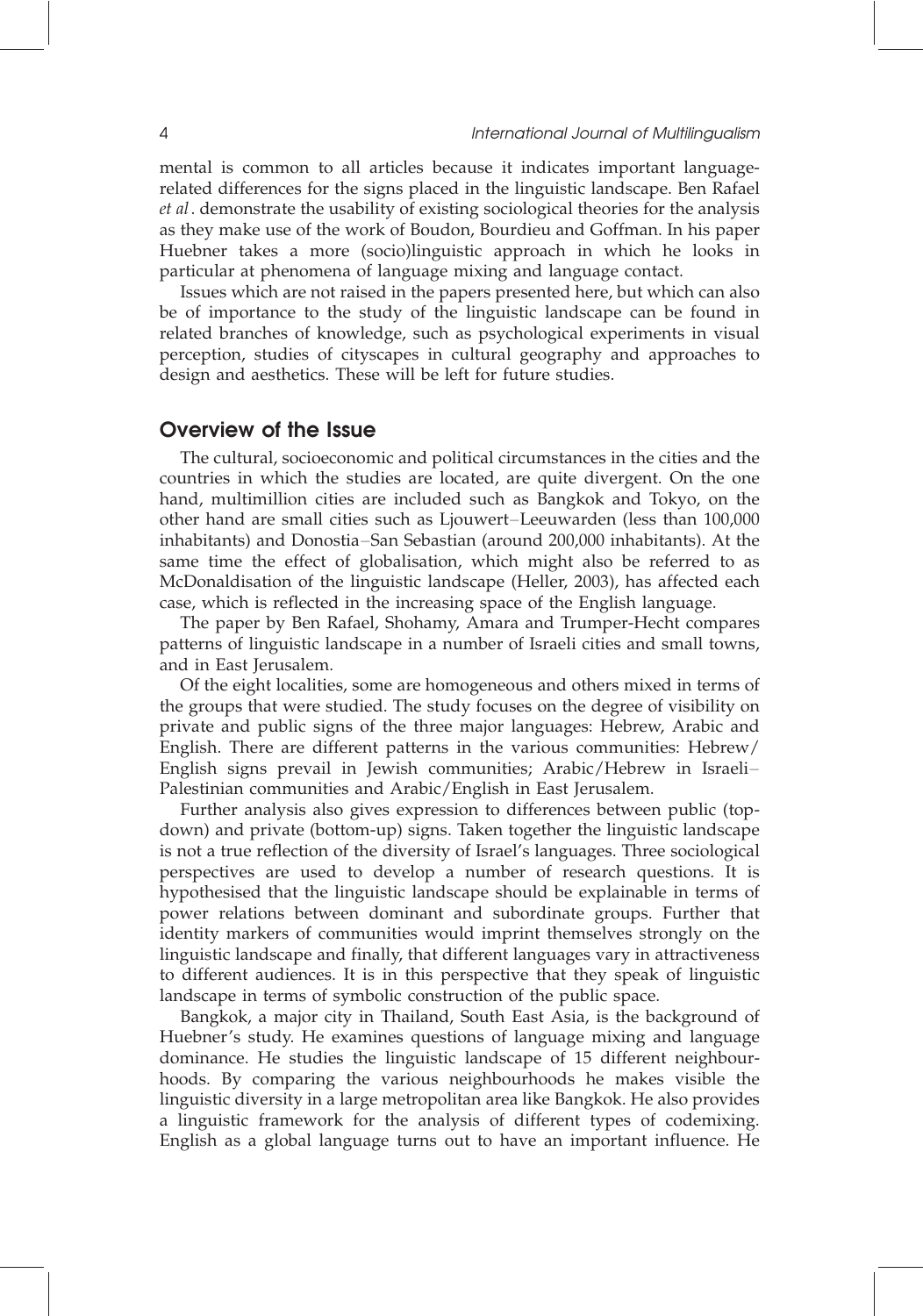## Introduction 5

offers evidence of a shift from Chinese to English as the major language of wider communication in the city. From a linguistic perspective, the paper documents the influence of English on Thai, the state language, not just in the form of lexical borrowing, but also in aspects of orthography, pronunciation and syntax. At the same time, his study supplies proof of an emerging Thai variety of English. From an applied perspective, the data presented raise questions about the effects of the pervasiveness of English in the linguistic landscape of Bangkok on the language proficiency, both Thai and English, of its youngest citizens.

Also in Asia, but in quite a different socioeconomic context, the paper by Backhaus deals with multilingual signs in Tokyo, the Japanese capital. In his empirical study special attention is given to the distinction between official and nonofficial multilingual signs. He wants to shed some light on the relationship between two types of multilingual signs in Tokyo. It is demonstrated that the two types of signs show different characteristics with regard to the languages used and how they are arranged on the signs. The notions of power and solidarity are used to interpret the differences. Official signs do mainly express and reinforce existing power relations in Japan, but nonofficial signs make more use of foreign languages, mainly English, to communicate solidarity with non-Japanese things. Backhaus explicitly establishes links between his study of the linguistic landscape in Tokyo and the growing corpus of linguistic landscape research around the world.

The final paper by Cenoz and Gorter compares two regions in Europe. The authors examine the linguistic landscape in Friesland (the Netherlands) and the Basque Country (Spain). An analysis is given of the use of the minority language (Basque or Frisian), the state language (Spanish or Dutch) and English as an international language. Their study focuses on two streets in two multilingual cities where the minority language, Frisian or Basque, is in use. They compare both situations for the presence of the minority languages in the linguistic landscape as it relates to differences in language policy, as well as to differences in the spread of English. The data of language signs are analysed to determine the number of languages used, which languages are on the signs and the specific characteristics of bilingual and multilingual signs. Their findings show that the official language policy regarding minority languages is reflected in the linguistic landscape, but at the same time that there are important differences between both regions.

### References

- Bourhis, R.Y. and Landry, R. (2002) La loi 101 et l'aménagement du paysage linguistique du Quebec. In P. Bouchard and R.Y. Bourhis (eds) L'aménagement Linguistique au Québec: 25 D'application de la Charte de la Lange Francaise (pp. 107-132). Québec: Publications du Québec.
- Fleitas, J. (2003) The power of words: Examining the linguistic landscape of pediatric nursing. American Journal of Maternal Child Nursing 28 (6), 384-388.
- Heller, M. (2003) Globalization, the new economy and the commodification of language. Journal of Sociolinguistics 7 (4), 473-492.
- Hicks, D. (2002) Scotland's linguistic landscape: the lack of policy and planning with Scotland's place-names and signage. Paper at World Congress on Language Policies,